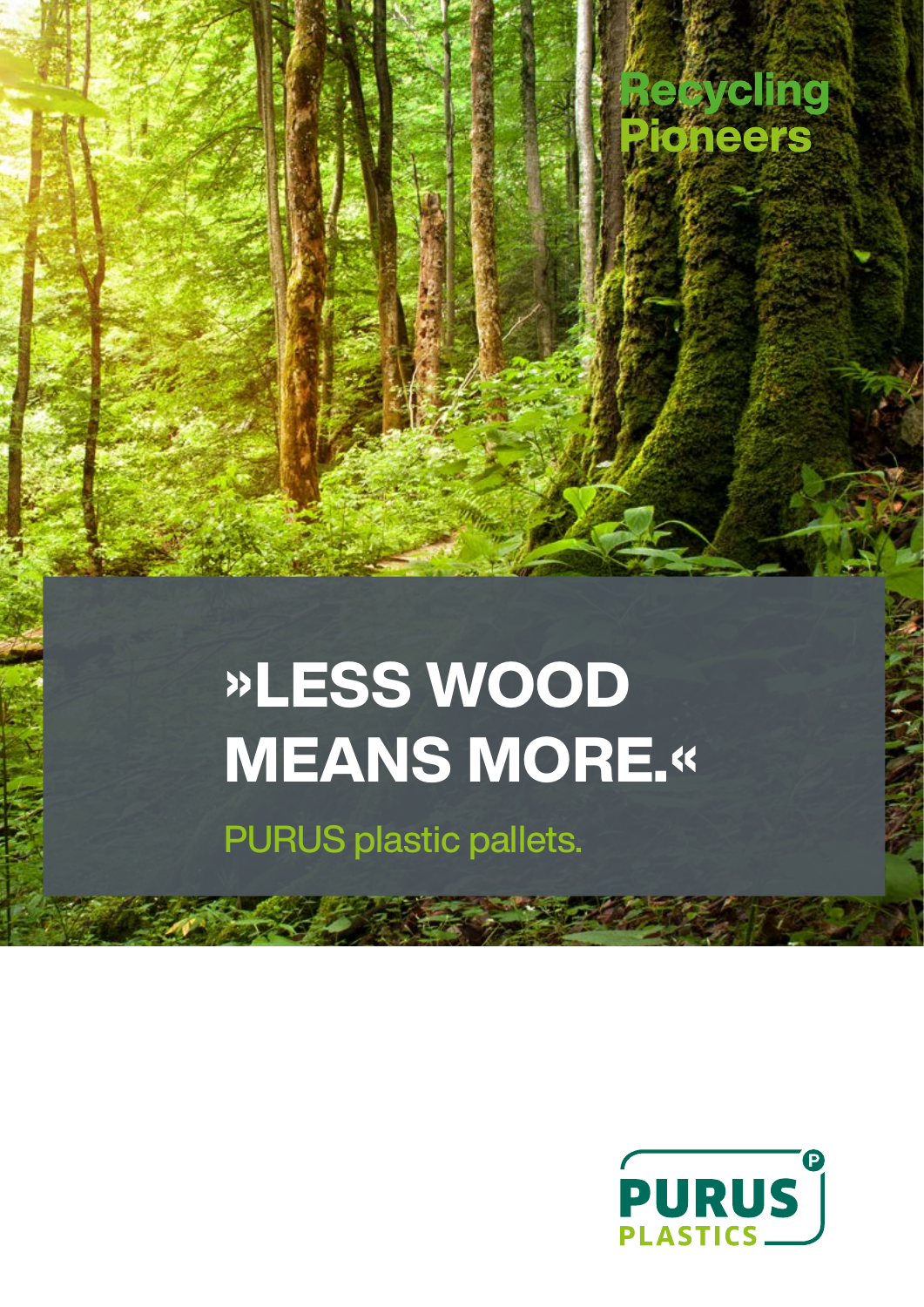# »LESS WOOD **MEANS MORE.«**

Pallets made from recycled plastic embody the sustainable use of our resources. They are more hygienic, space-saving and fuel-efficient than most heavier pallets made from wood.

And logistical systems generally benefit from their ease of handling and longer service life because the material is resistant to moisture and other weather conditions.

PURUS pallets are primarily made from our own recycled raw materials. This results in the absolute sustainability of our products!



purus-pallets.com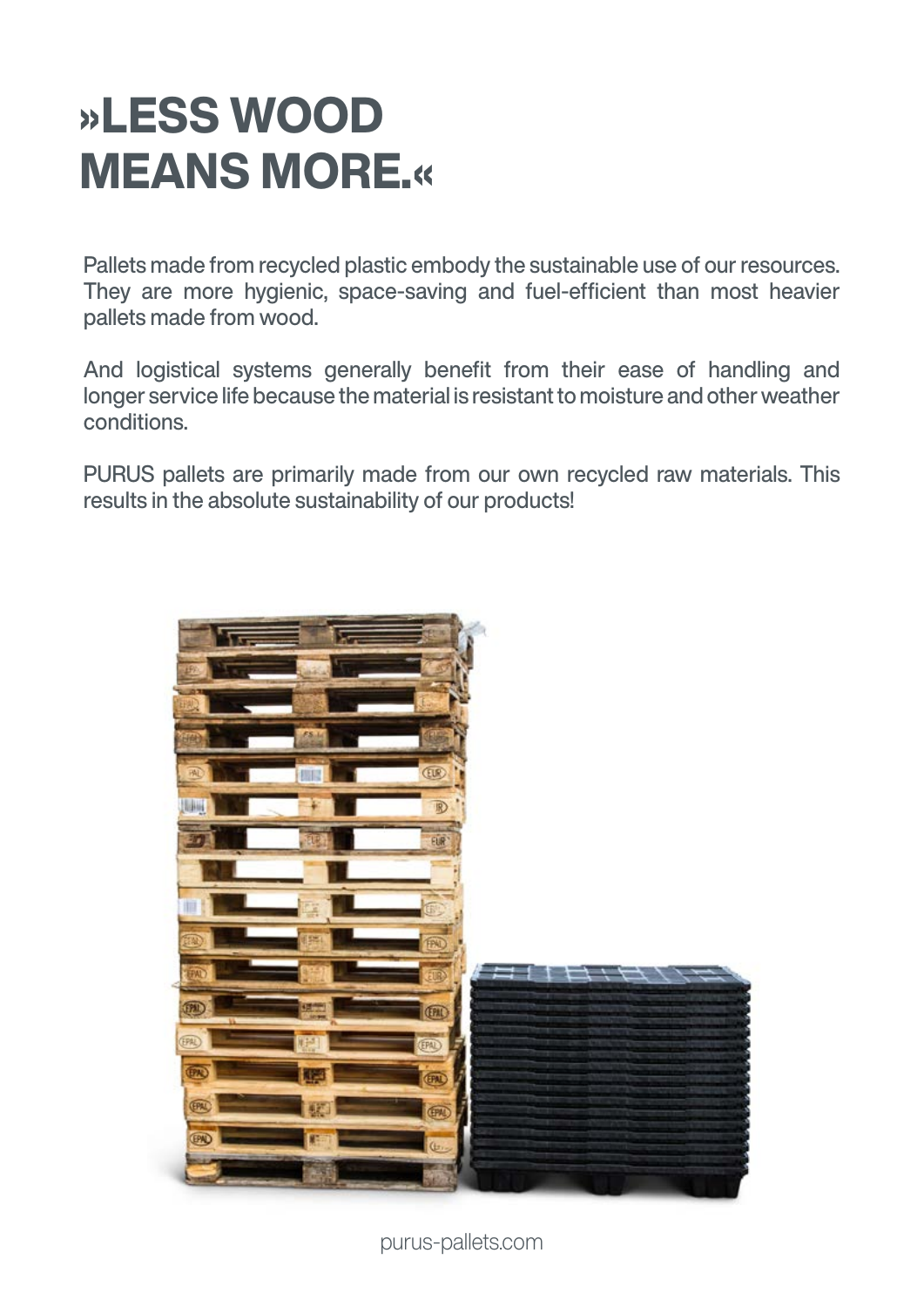## The advantages of PURUS plastic pallets



Recycling instead of disposing of materials because plastic is a raw material that can be easily conserved. We operate one of the most cutting-edge treatment plants in the world and acts as your partner for environmentally-friendly and profitable disposal of old plastic containers and load carriers. We can work together to conserve this raw material, relieving the pressure on future generations and improving your environmental.



Unlike solutions using wood, plastic does not absorb liquids or lose durability and load-bearing capacity with an increased service life.



We make sure that our products maintain a consistently high level of quality and provide sophisticated application solutions: closed/open lids, metal reinforcements, extremely robust edges and runners, and so much more.



Plastic pallets are generally lighter than comparable wood-based solutions. This is mainly due to the stable lightweight design as well as the lower net weight of the material.



Our plastic pallets can be individually supplemented according to your transport requirements and equipped with additional functions.

#### FIDUS. Sustainable & strong.



Plastic pallets have a service life that is on average up to 10 times longer than wooden pallets and also remain resilient and maintenance-free even after repeated uses. Moisture, corrosion or chemicals have little effect on the pallets.



Germs and bacteria have no chance due to the smooth, closed surface. Dirt can be removed quickly and easily using commercially available cleaning systems and high-pressure cleaners. There is no need for costly fumigation.



Quality requirements are extremely high - particularly in the export segment. The plastic pallet scores points here because there is no need for costly ISPM15-compliant handling or fumigation of pests. An advantage that saves on administrative and handling costs.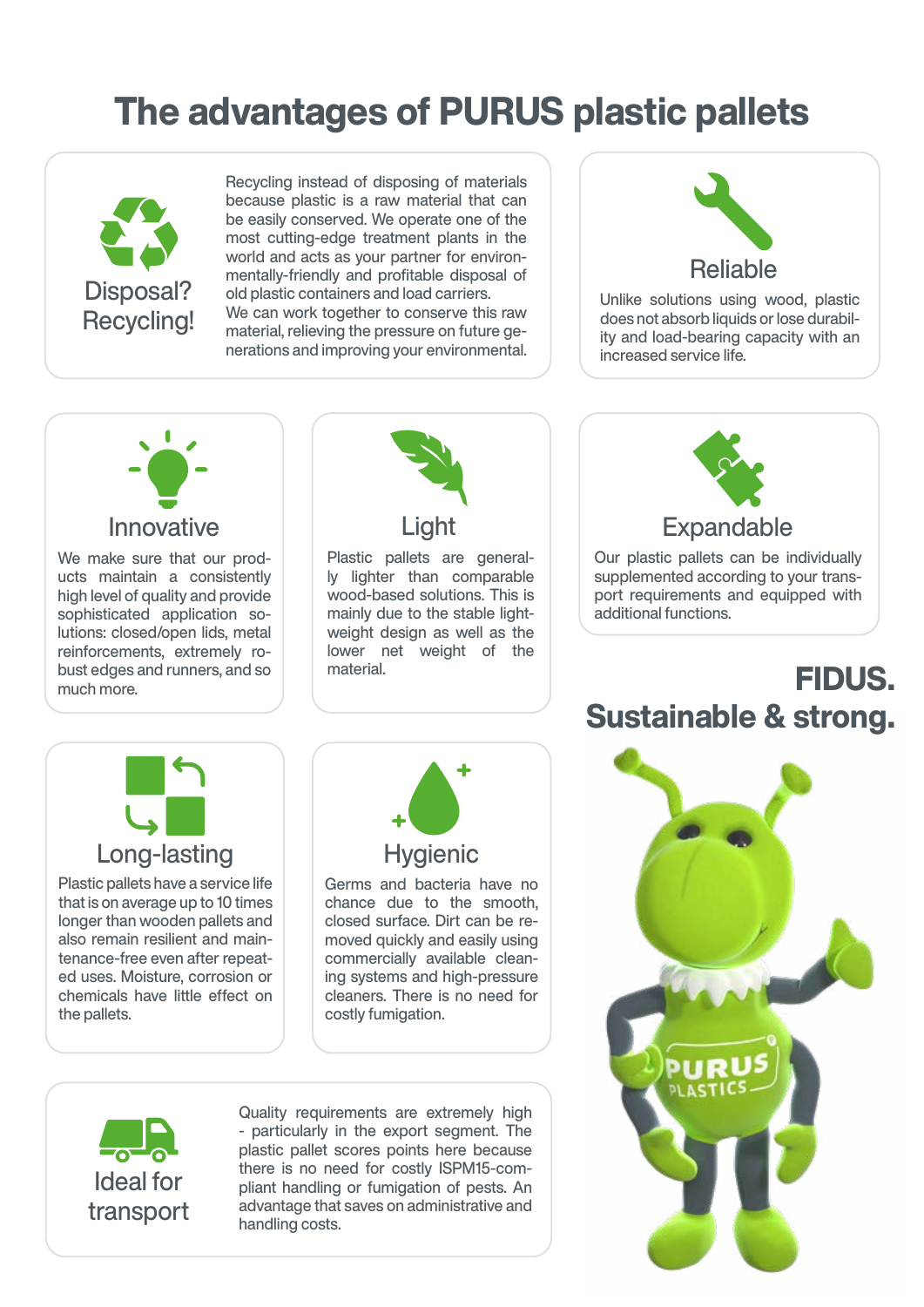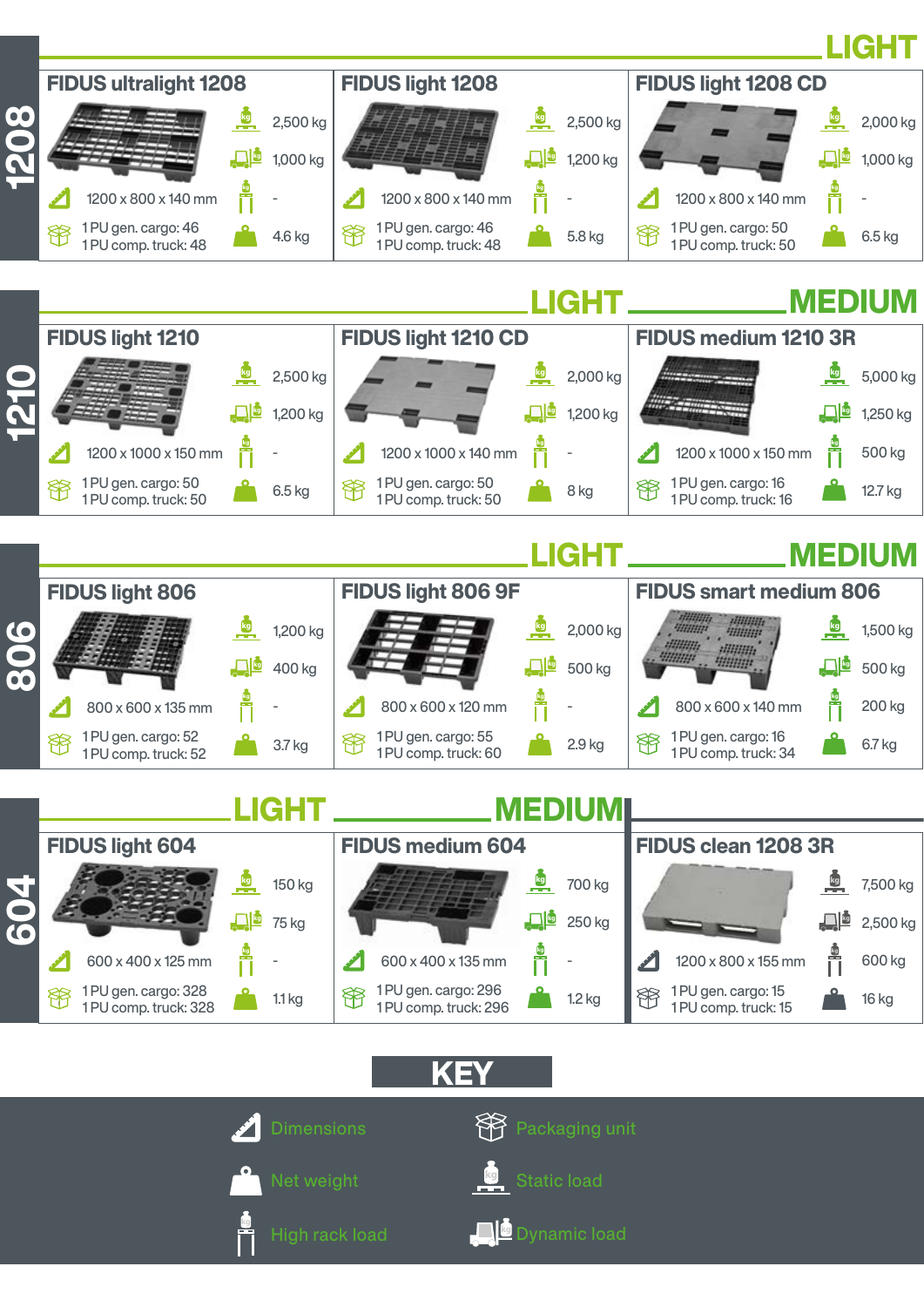